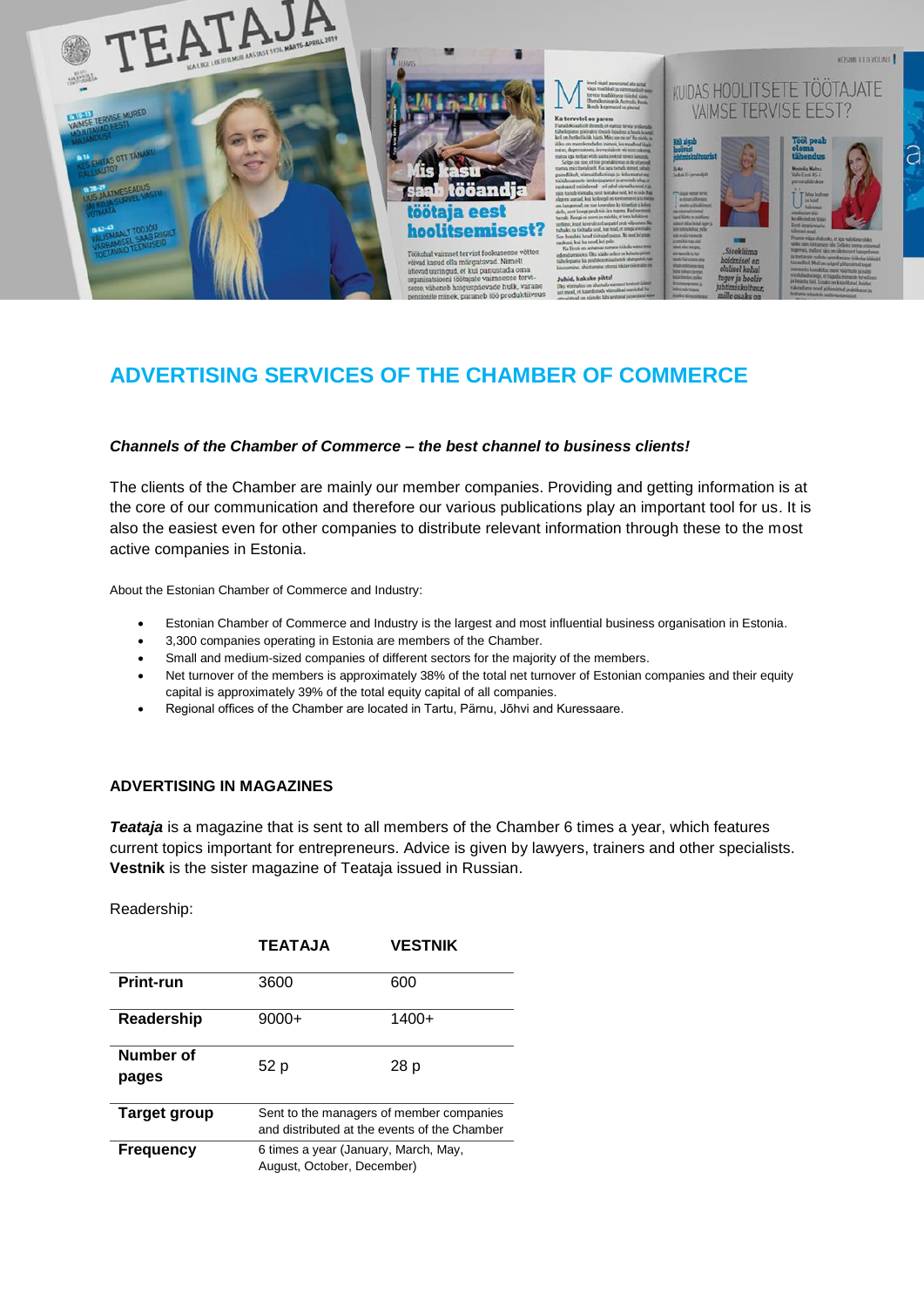

#### **ADVERTISING IN TEATAJA ADVERTISING IN VESTNIK**

|                                                                        | <b>DIMENSIONS</b>                                  | <b>REGULAR</b><br><b>PRICE</b> | <b>MEMBER</b><br><b>PRICE</b> | <b>REGULAR</b><br><b>PRICE</b> | <b>MEMBER</b><br><b>PRICE</b> |
|------------------------------------------------------------------------|----------------------------------------------------|--------------------------------|-------------------------------|--------------------------------|-------------------------------|
| <b>Back cover</b>                                                      | 210 x 297 mm<br>$+5$ mm                            | €515                           | €395                          | €325                           | €250                          |
| Inside of front or back<br>cover                                       | 210 x 297 mm<br>$+5$ mm                            | €475                           | €365                          | €195                           | €150                          |
| 1 page                                                                 | 210 x 297 mm<br>$+5$ mm                            | €435                           | €335                          | €160                           | €125                          |
| Double page                                                            | $420 \times 297 + 5$ mm                            | €850                           | €650                          | €320                           | €250                          |
| $1/2$ page<br>horizontal or vertical                                   | 210 x 146 mm<br>$+5$ mm<br>100 x 297 mm<br>$+5$ mm | €270                           | €205                          | €100                           | €75                           |
| $1/3$ page<br>horizontal or vertical                                   | 72 x 297 mm<br>$+5$ mm<br>210 x 98 mm<br>$+5$ mm   | €180                           | €140                          | €75                            | €55                           |
| <b>Content marketing</b><br>$article (writing +$<br>advertising space) | 1 A4 page                                          | €620                           | €475                          | €360                           | €275                          |
| <b>Content marketing</b><br>article (writing +<br>advertising space)   | 2 A4 pages                                         | €1170                          | €900                          | €620                           | €475                          |
| <b>Insert</b>                                                          | 1 A4<br>$(210 \times 297 \text{ mm})$              | €520                           | €435                          | €240                           | €200                          |
| Insert (price to be agreed<br>if insert is heavier)                    | Insert up to 50 g                                  | €560                           | €470                          | €390                           | €300                          |